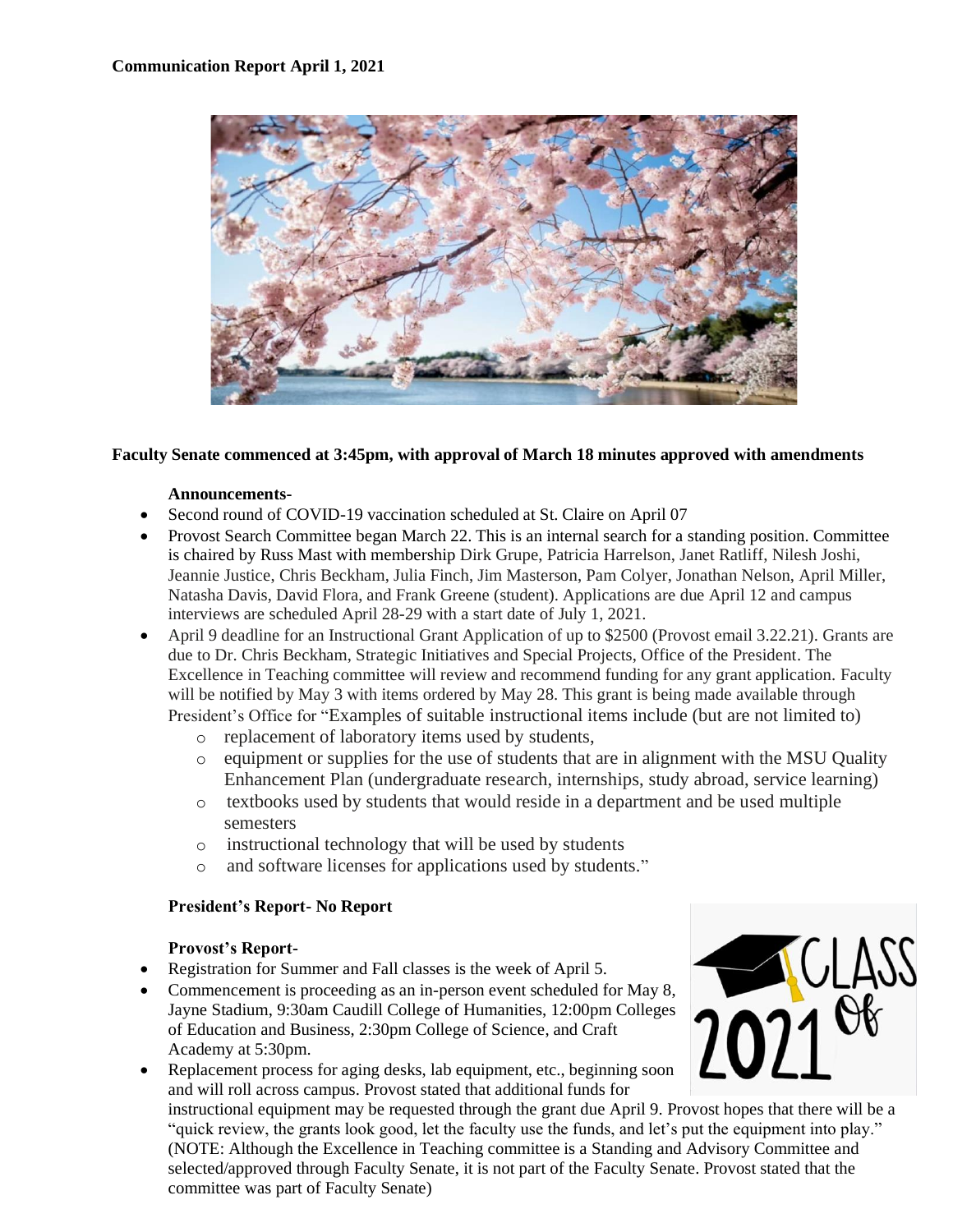• Reported that the Faculty Senate resolution for Delay in Tenure Request was approved by BOR at the March 25 meeting. It is a one-time request for delay.

#### **Questions:**

- Senator White asked if materials requested through instructional grants could be used in research labs. Provost responded that it was thought that the grant-funded items would be "things used and touched by students" and by a "wide-swath of students." Provost felt if being used in a research lab may not be intention of grant support. Senator White asked if the lab were associated with a class and every student in that class would be able to use the equipment would it be eligible. Provost agreed that under those circumstances, "yes it absolutely would be [applicable] for that purpose."
- Senator Finch asked if traditionally IT-approved items would need same approval process or if they could be sent through the instructional grant call. Provost responded to send requests directly to Dr. Beckham for review by Excellence in Teaching committee unless it is a computer that might be part of a renewal cycle.
- Regent Adams stated that she believed the funding for the instructional grants was either CARES or CRRSSA money. Is there a longer discussion about a plan for educational technology? Funding pool for



educational technology? She followed with an explanation that the BOR had just approved a 6-year capital plan but that the educational technology piece was approved in 2013 and had not been updated. When asking follow-up questions, Regent was told "that it was a plan put in place and we were still

doing it," and that "we're drawing a map." Provost stated that he did not have an exact answer but that there were multiple points in the strategic plan which called for upgrades to educational technology.

- Senator Harrelson asked questions regarding pension system retirement views of BOR-approved base pay
- raises. Will the additional compensation faculty receive be applied to the base pay calculations? Provost clearly stated that he was "not a retirement expert," but that his understanding- because it is applied to base- is that any raise and compression adjustments would "not impact your retirement." Regent addressed the issue by stating that she was asked after BOR approval of the faculty compensation plan whether or not the base-pay raise and/or compression would be applied because it might be considered a supplement. Regent

### **KTRS Pension System Changes**

- KTRS pension system has made recent regulatory changes
- Beginning March 31, 2021 extra compensation (overloads) will have to meet certain qualifications in calculating pensions,
- KTRS now has a 4 year window in their calculation of your pension, with the 1<sup>st</sup> year establishing a base, if your 1<sup>st</sup> year base is high, then some of the overloads can count
- The new calculations have some uniqueness to the individual, if you have questions you should consult KTRS for a retirement estimate
- · New employees after Jan. 1, 2022 will go into a different KTRS tier

VP Fister-Tucker Livestream May 8

contacted KTRS and received the response that for "any person retiring prior to July 1, 2025, they will not have the raises calculated into their base pay because it is not an across the board raise as persons in their first year of employment were not eligible for the raise." Further, the KTRS employee stated that MSU had "checked on this months ago" and he listed the compensation plan as "in violation of statute." **(NOTE: The email exchange between Regent Adams and KTRS is included at end of the CR)**



• Senator Sharp commented that MSU was in danger of losing faculty candidates because of salary and tenure-track issues. A search in ECESE for a special educator closing soon had no applicants. She called for across-the-board raises or cost of living raises. Sharp cited St. Claire Hospital as "having been in dire straits, they've done more to help their people over the past year during the

COVID crisis than MSU has done." She called for the administration to "look upon faculty as human capital rather than (with apology to Provost whom she will miss when he retires) as exploited serfs."

• Senate visitor Dr. Tallichet recognized by President Grupe and responded to salary issue, "What Senator Sharp just said, I hear all over campus. I can attest to that on my end of campus as well. We had two searches in my department for social work. Both failed because people have said salaries are too low. We've had one failed in criminology as well. These are key areas where we could actually grow. But we're not going to grow as long as we keep hiring instructors who is a butt in a seat at the front of the room. You can't keep doing that and have quality education and quality programs and keep this a university."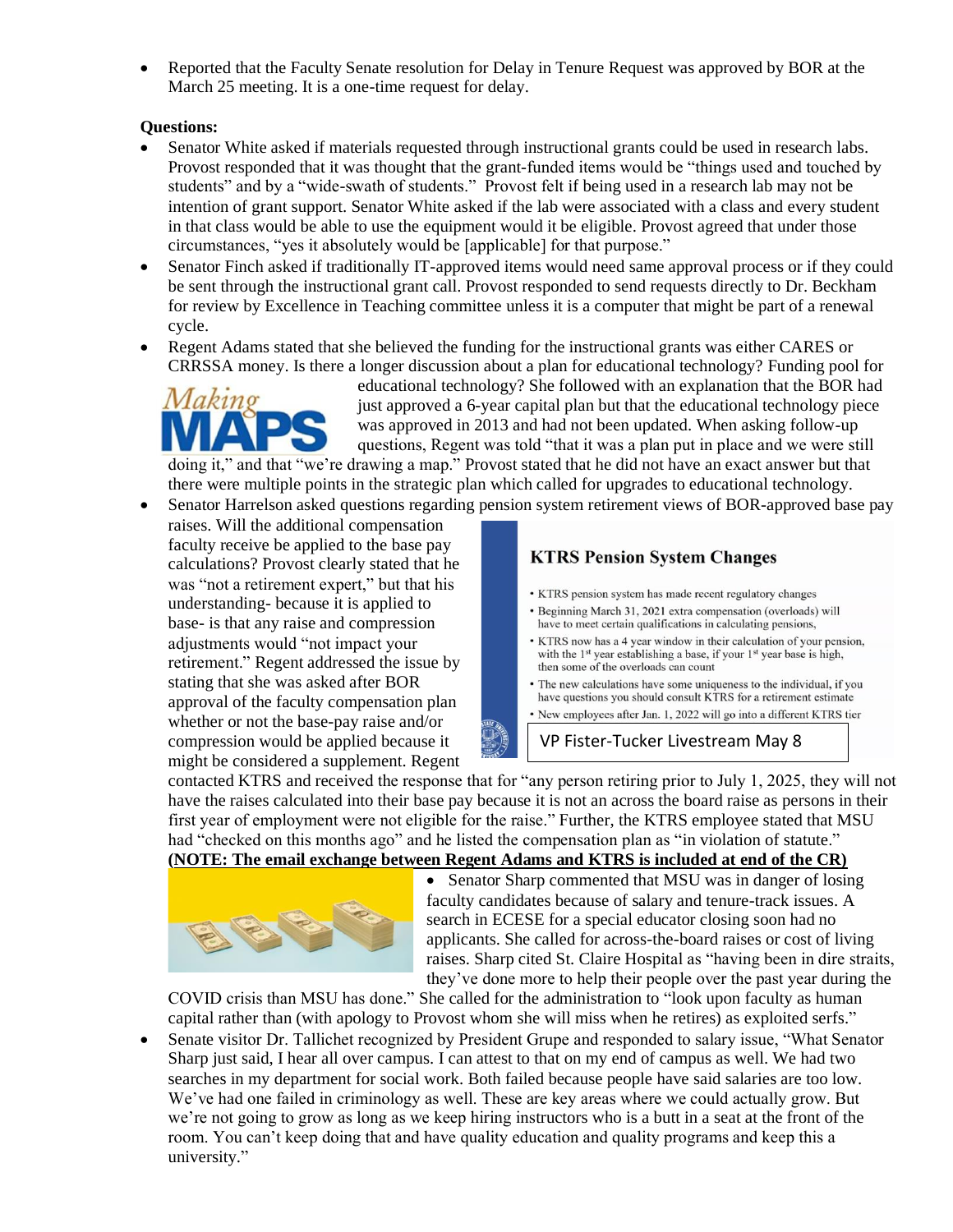• Dr. Tallichet also commented on the compensation plan, "I was thinking about retiring in the next four years, but I don't think I'm going to. I can't afford to and I think it's pretty poor that that wasn't full disclosure about what was going on with this compensation plan."

#### **Regent Report:**

- Spring enrollment: undergraduate numbers are down from last year but there's been a "tick up" in graduate, and we have a few more first-time transfers and more Craft Academy students.
- Prior year metrics: Courtney Andrews provided data on SOAR performance indicators. (Note: SOAR is closely aligned with the performance funding model, so this was largely a report on performance funding metrics.)
- QEP update: AP Couch gave a report on the QEP; there are 42 classes scheduled for the Fall of 2021. Dr. Couch also noted that 3 programs were so sold on the QEP that they were integrating all aspects of the QEP into their curriculum. These programs were Nursing, Social Work, and Education (note: I do not know how Education, as a whole, falls into one program).
- Personal service contracts: Mr. Oatman reported on our personal service contracts. Regent Dennis asked a question about the \$100k Baird & Co. Lease structure contract; I asked a question about the \$30k external evaluator we hire for the Noyce scholarship grant.
- Please note that a comprehensive report of the BOR meeting is available to faculty in the Blackboard shell.

#### **Administrative Feedback on Faculty Senate Actions:**

• The Resolution on Tenure Delay was approved at the March 25 BOR meeting.

#### **Committee Reports:**

#### **Executive Council-**

- Update provided on the shared governance initiative for a Campus Climate Survey as Senator Justice had led focus group reviews of survey questions and given recommendations to Chairs of Faculty Senate and Staff Congress. Further discussion will occur among groups to finalize questions for anticipated delivery of survey by end of Spring semester.
- President Grupe introduced a motion from EC to purchase SurveyMonkey as a means to effectively disseminate and analyze constituency group (Faculty Senate, Staff Congress, and Student Government Association) responses. Brief discussion regarding purchase price and Faculty Senate funding led to a call for approval of the purchase. Purchase of SurveyMonkey by Faculty Senate was approved.

#### **Academic Issues- No report**

#### **Evaluation- No report**

**Faculty Welfare and Concerns-** Ad Hoc Committee on Faculty Workload Calculations was presented as a first reading. First Reading was waived and commenced into Second Reading. The Ad Hoc Committee was approved by Faculty Senate as written with purpose, timeline, and membership. Timeline is March 15, 2021 – October 15, 2021 with nearly all committee work conducted prior to Fall semester.

# **Workload Calculation**

#### **Governance- No report**

#### **General Education Council Report**

#### **Staff Congress' Report**

• Stressed the difficulty in setting Supervisor Evaluations as administrators continue to block the initiative.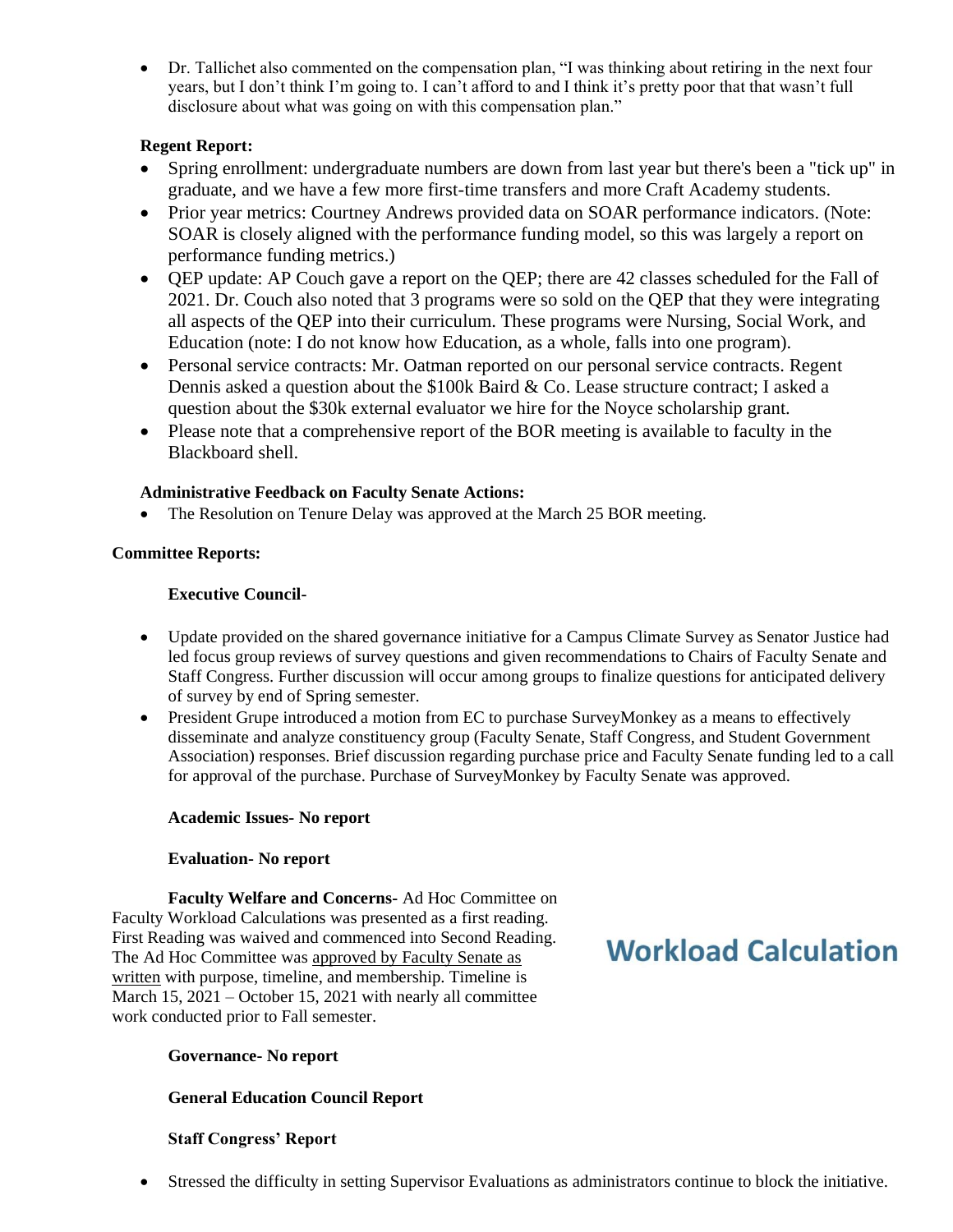- Asked Regent Adams for the BOR minutes from May 18, 2018, August 28, 2020, and January 1, 2021 to see if any mention of UAR 324.6 was made at those meetings.
- Followed-up on President Grupe's mention of a Diversity committee which was formed to address recruitment and hiring of Under-Represented Minorities (URM). The two areas CPE had requested addressed were tenure/ tenure-track faculty and management occupations. Chair Savard-Hogge believed that those areas were appropriate to consider as they are the campus decision-makers most often in contact with students. Last year, the goal was 8.4% URM and 3.3% was realized. In 2015-16, MSU had 6.9% URM in those categories. Dr. Morgan and Caroline Atkins cited reduction in management positions as a possible reason for the decrease. Other discussion in the committee included salary, relocation package, and ability of search committee to inform candidates about position/ MSU. Chair Savard-Hogge emphasized that search committees need to be appropriately diverse and of sufficient number to adequately review and inform candidates.

#### **SGA Report**

• Plan to review vacant campus spaces to install parks, benches, and perhaps greenery. Senator Sharp commented that a sustainability plan should be presented with any plan to ensure upkeep and maintenance. President Grupe stated that he would send the suggestion to SGA Chair Emily Wiley.

#### **New Business**

• Faculty Senate Award for Shared Governance (MSU FSA) was presented as First Reading. The award given from Faculty Senate recognizes the significance of shared governance. Senator Lennex stated, "It is time we recognized people for their shared governance service. We have really lost quite a bit over the last year in shared governance all across the United States. We've heard it from our colleagues, we've heard it in the news about how universities have simply told faculty, 'you're going to do this,' and

## **FACULTY SENATE** shared governance

they've not let us even sit at the table. So, I thought what better time than this to demonstrate to faculty that we have shared governance. Those people that serve in Faculty Senate are on the front lines."

- This award is based on the idea inherent in the [Oliver Johnson Award at UC Riverside.](https://senate.ucr.edu/awards/oja/19-20.%20OJA.%20CFN.%20Final.pdf) It is essential we recognize our faculty who have given so much to our institution. The MSU FSA would be awarded once every two years to a member of the MSU faculty for Distinguished Leadership in the Faculty Senate. The award is designed to honor an MSU faculty who has demonstrated at the university level outstanding and creative contributions as evidenced by major impact on faculty governance, sustained excellence in serving the Faculty Senate, and exceptional abilities in effectively working with different university constituencies.
- First Reading was voted waived and Senate proceeded into Second Reading. The MSU FSA was approved by Faculty Senate with friendly amendments.
- The Call for Nominations occurred April 5 with response to committee chair April 8. The founding award is anticipated April 15, 2021.

#### **Next regular meeting April 15, 2021 via Webex**

**Adjournment:** 5:32pm

**Email Exchange between Faculty Regent and Justin Couch (KTRS), March 31, 2021 (see next page)**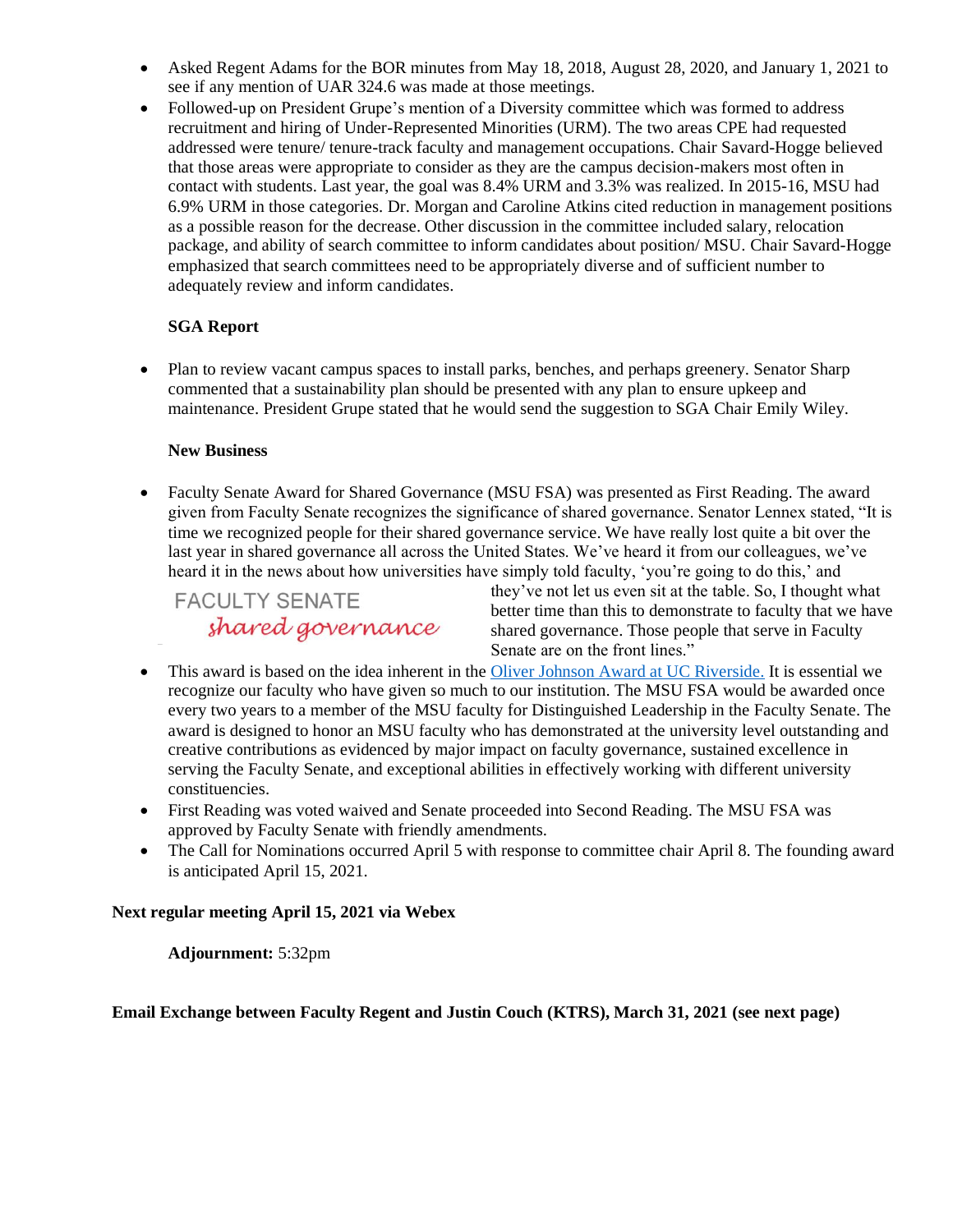#### Hi Ms. Adams,

This will not be allowable for any member who receives this pay increase and retires prior to 7/1/2025. Reason being is due to the KRS 161.220 9b statute that pertains to salary increases. Statute states that pay increases in a members last four years of retirement is only allowable if all employees of the same agency/district are eligible for the same pay increase. When MSU inquired about this a couple months ago, it was determined that any employee that started with MSU in the 2020-21 fiscal year would not be eligible for a pay increase based on the proposed criteria. Therefore not all employees of MSU are eligible for a pay increase, which is a violation of the 161.220 9b statute.

However, if a member receives any pay increase and works at least four full years after the pay increase, it will no longer be a violation. Therefore, if any MSU employees receives this pay increase and retires on or after 7/1/2025, it will be allowed.

Please let me know if you have any follow up questions.

Thanks,



**Justin Couch** Teachers' Retirement System 479 Versailles Road Frankfort, Kentucky 40601 502-848-8500

From: Annie Adams <a.adams@moreheadstate.edu> Sent: Tuesday, March 30, 2021 6:44 PM To: Justin Couch (TRS) <justin.couch@trs.ky.gov> Subject: Question about MSU faculty compensation plan and TRS accounts

Mr. Couch:

A number of people who knew I was going to contact TRS with a question re: retirement accounts and a recently approved compensation plan urged me to reach out to you in particular, as you've been very helpful to them. I'm hoping you can either answer this question to direct me to someone who can.

The Morehead State University Board of Regents approved a faculty compensation plan at their March 25th meeting. The substance of the plan is below:

Tenure track ranks of faculty hired full-time prior to June 30, 2020 shall receive the following effective with their FY 2021-2022 contract period. Non-tenure track ranks of faculty shall receive 80% of each year amount listed below as an adjustment factor to salary faculty shall receive 80% of each year amount listed below as an adjustment factor to salary level. Academic administrators holding appointment above a 9-month appointment shall have the funds applied to their faculty line.

- · \$150.00 to base salary for full-time faculty service in the 2019-2020 contract year.
- · \$150.00 to base salary for full-time faculty service in the 2018-2019 contract year.
- \$200.00 to base salary for full-time faculty service in the 2017-2018 contract year.